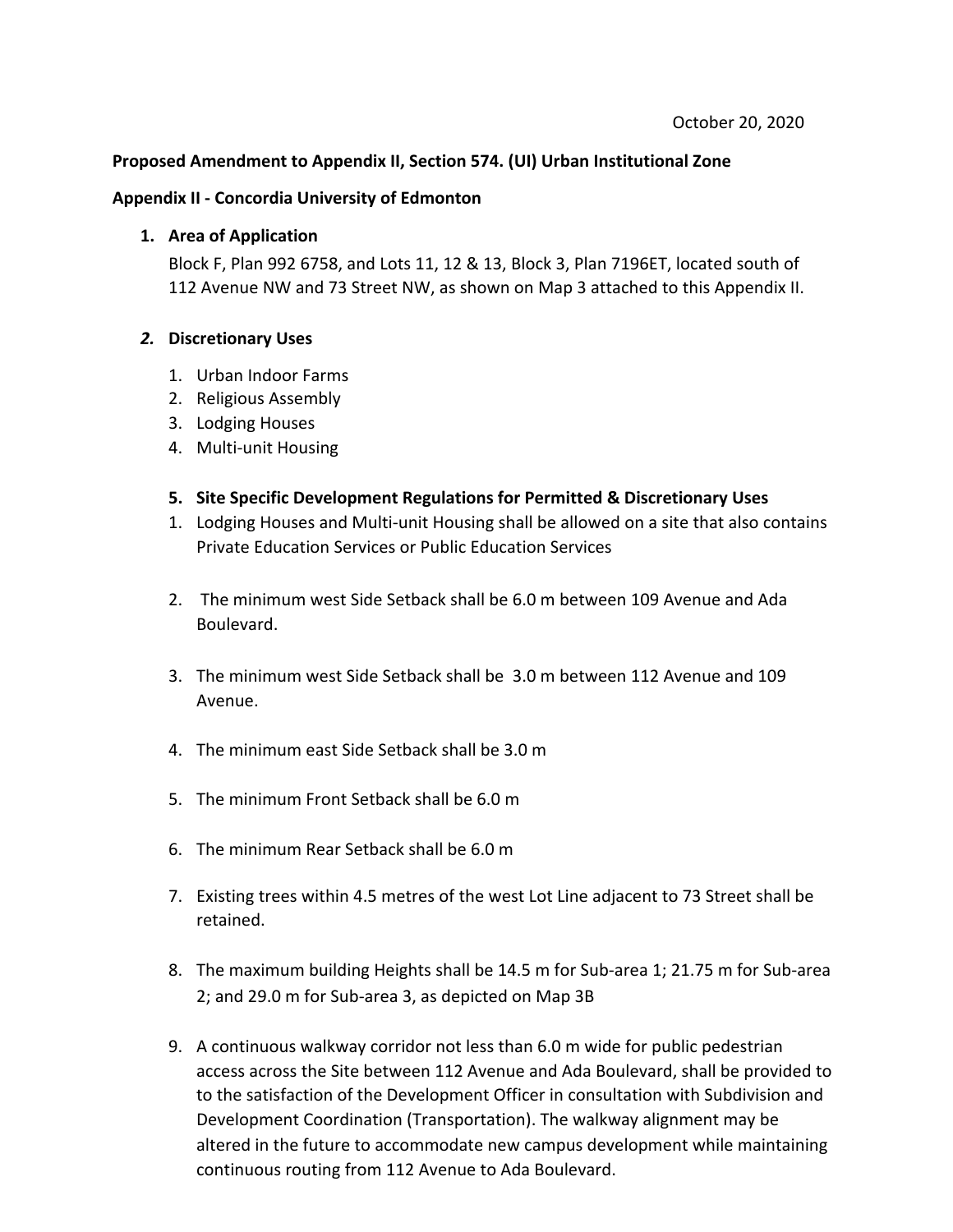10. When the Development Officer receives a Development Permit Application for a building with a height of 8.0 m or more, immediately adjacent to the Wangerin House located at Ada Blvd and 73 Street; the Development Officer shall send notice to the municipal addresses and assessed owners of the land wholly or partially located within 60.0 m of the Site of the proposed development and the President of each Community League.

The Development Officer shall not render a decision on the Development Permit application until 21 days after notice has been sent, unless the Development Officer is satisfied that the applicant has conducted consultations with the recipient parties and included a summary of such consultations together with the Development Permit Application. The Development Officer shall consider any comments directly related to the proposed development when determining whether to grant a variance to the Regulations contained in this Zone.